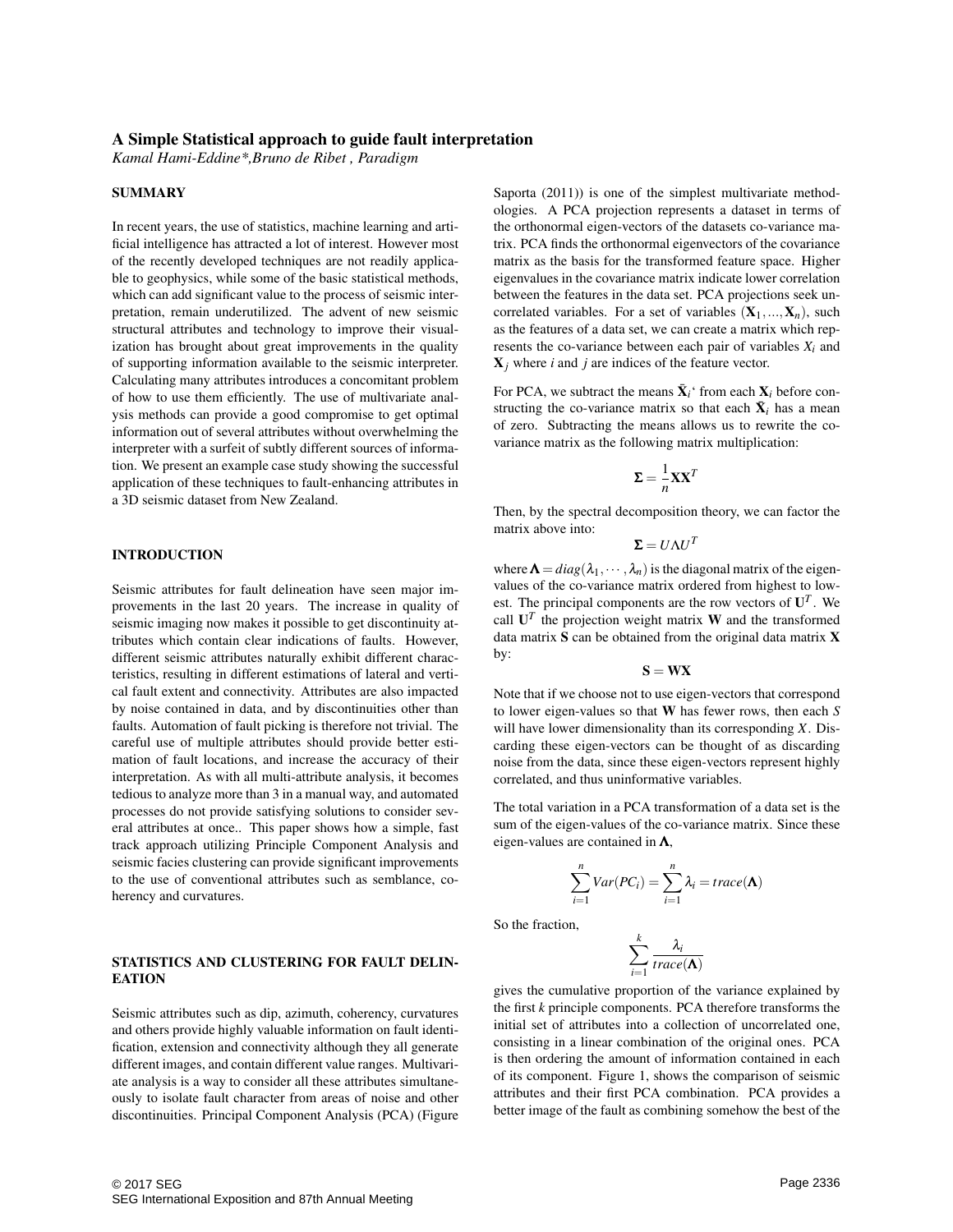### Simple Statistical approach to help picking faults

input attributes.

Using simple clustering techniques, on top of PCA result (Figure 1), to qualify fault zones helps to simply the image. The distance between the different clusters, can be used to analyze the certainty of fault character. It may also provide a way to quantify fault connectivity likelihood in noisy areas, if combined with probabilistic models.



Figure 1: The 3 first PCA component explain 75% of explained variance. The clustering of these 3 components provides a good data segmentation as shown on the cross-plot between principal component 1 and 3.

#### EXAMPLE ON A NEW ZEALAND OFFSHORE FIELD

The Opunake prospect is located in Taranaki basin, New Zealand. The evolution of the Taranaki basin started with Late Cretaceous extensional faulting associated with the break-up of Gondwana and the formation of the Tasman Sea (Kamp, 2004). The Neogene saw a period of compressive tectonic events at a regional level, resulting in complexly faulted structures. The seismic imaging of these faults is of good quality, but fault positioning and contacts are difficult to assess based on conventional seismic attributes such as coherency, as shown in figure 2.



Figure 2: Left image shows a seismic amplitude line in a faulted zone, the same inline is shown on the right with coherency attribute displayed. The complexity of faulting, and the obvious impacts of data noise and complex stratal geometries makes the precise location of faults difficult.

PCA utilization has previously been demonstrated to highlight geological features, including by highlighting the seismic manifestation of potential faults on horizon-based extracted data (Priezzhev and Scollard, 2012). The same type of approach

was used to delineate channel edges using curvature attributes and spectral decomposition attributes (Chopra et al., 2014). However the 3D volumetric delineation and interpretation of faults using PCA attributes has not yet become a common practice despite its ease of implementation,and simplistic concept.



Figure 3: 7 attributes have been used to calculate PCA components. Coherency, Fault enhanced, azimuth, and a set of curvature attributes have been used in this example.



Figure 4: The 7 PCA components highlight different type of information. PCA 1 (left) seem to propose the best compromise to isolate faults, from noise and lineaments

On this specific data set, the objective is to combine the information from different attributes and to try to isolate fault characteristics from other discontinuities and noise. Considering attributes one by one does not provide sufficient information, as some tend to accentuate noise while improving fault connectivity images, and others do the opposite. Merging attributes through color blending such as RGB, HSV or CMR does not add significant value in such case, as even if it may help for visualization, it does not provide a support for picking. Running a principal component analysis on structural attributes (Figure 3) is providing an interesting compromise to help seismic interpreters in their structural interpretation process. The new attributes, result of a PCA, show several advantages compared to each single initial attribute. Firstly they appear, as expected, to remove regular noise related to acquisition trend. Then the first PCA component, corresponding to the highest eigenvalue, seems to be the best projection of input attributes to isolate fault features. First they appear as expected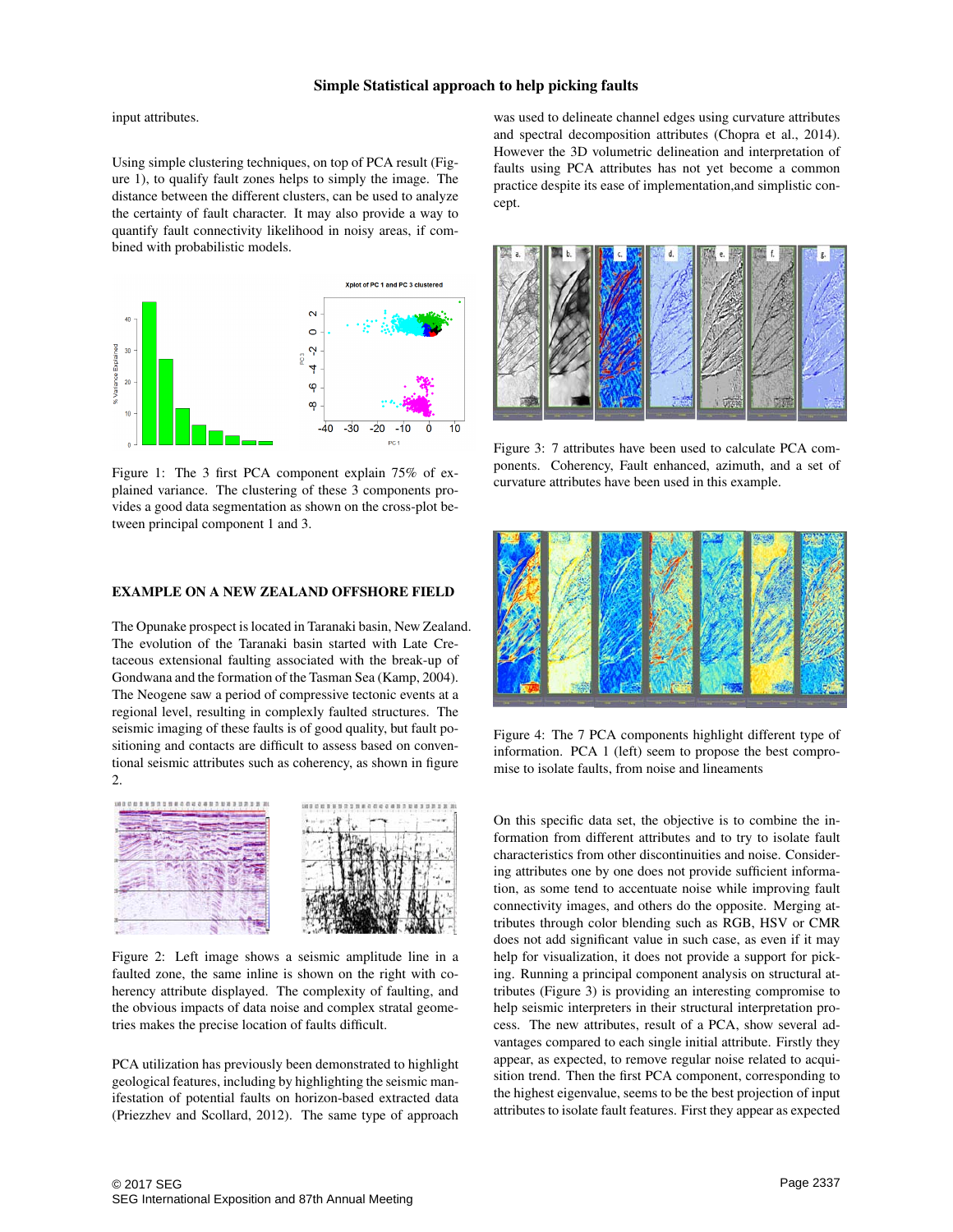### Simple Statistical approach to help picking faults

to remove regular noise related to acquisition trend. Then the first PCA component, corresponding to the highest eigenvalue, seems to be the best compromise between input attributes to isolate fault features from the rest (Figure 4). It shows good continuity of fault segments, as well as a higher-definition image that more clearly illustrates fault connectivity (Figure 5). Finally, PCA is exhibits a broader, and more discriminatory dynamic spectrum enabling an easier customization of color mapping to better visualize faults.



Figure 5: a. Fault enhanced attribute on a time slice, b. Fault cluster dissimilarity extracted on the same time slice. Continuity and details are better highlighted in b. Step faults indicated by the green arrow are more evident to interpret as such on b.

A simple clustering on top of carefully selected PCA attributes helps to isolate even more the fault features as shown in figure 6 and figure 7. This views shows how the contrast between faults and noise is not only impacted by color palette description, but by data transformation through linear combination of attributes.



Figure 6: The comparison between coherency histograms and fault cluster dissimilarity one shows a multi-modal distribution, isolating fault features.

Considering the principal components we can observe that the spread of points on a cross-plot matrix proposes as well an obvious segmentation on some components.

The clustering of the PCA components provides a good picking support for semi-automatic fault tracker as shown in figure 8.

### **CONCLUSION**

Principal Component Analysis provides an alternative methodology for fault identification. Using the new attributes derived from the PCA process provides higher definition images for fault visualization. This approach significantly reduces the impact of noise on the seismic image, and limits the time spent on fine-tuning attribute parameters. Because the input attributes are all related to structure related information, the application



Figure 7: principal Components scatter plot showing clusters isolationg fault features in Cyan. All components are not needed to isolate faults.



Figure 8: a. The propagation of a fault surface from coherency attribute extracts one fault in that zone. b. The propagation of fault in the same zone using PCA distance to clusters, is providing a quick way to extract step faults accurately.

of the PCA technique emphasizes the characteristics of the fault pattern. The generated PCA attributes could be used as input data for creating fault clusters to highlight the 3D complexity of fault network in a very efficient way. Moving forward, we can easily foresee how improved machine learning techniques such as deep learning, will benefit from such data segmentation, to enable accelerated fault interpretation using convolutional networks.

#### ACKNOWLEDGEMENT

We would like to thank Paradigm for authorizing us to publish this abstract. Data courtesy of Ministry of Economic Development Unpublished Petroleum Report, New Zealand.